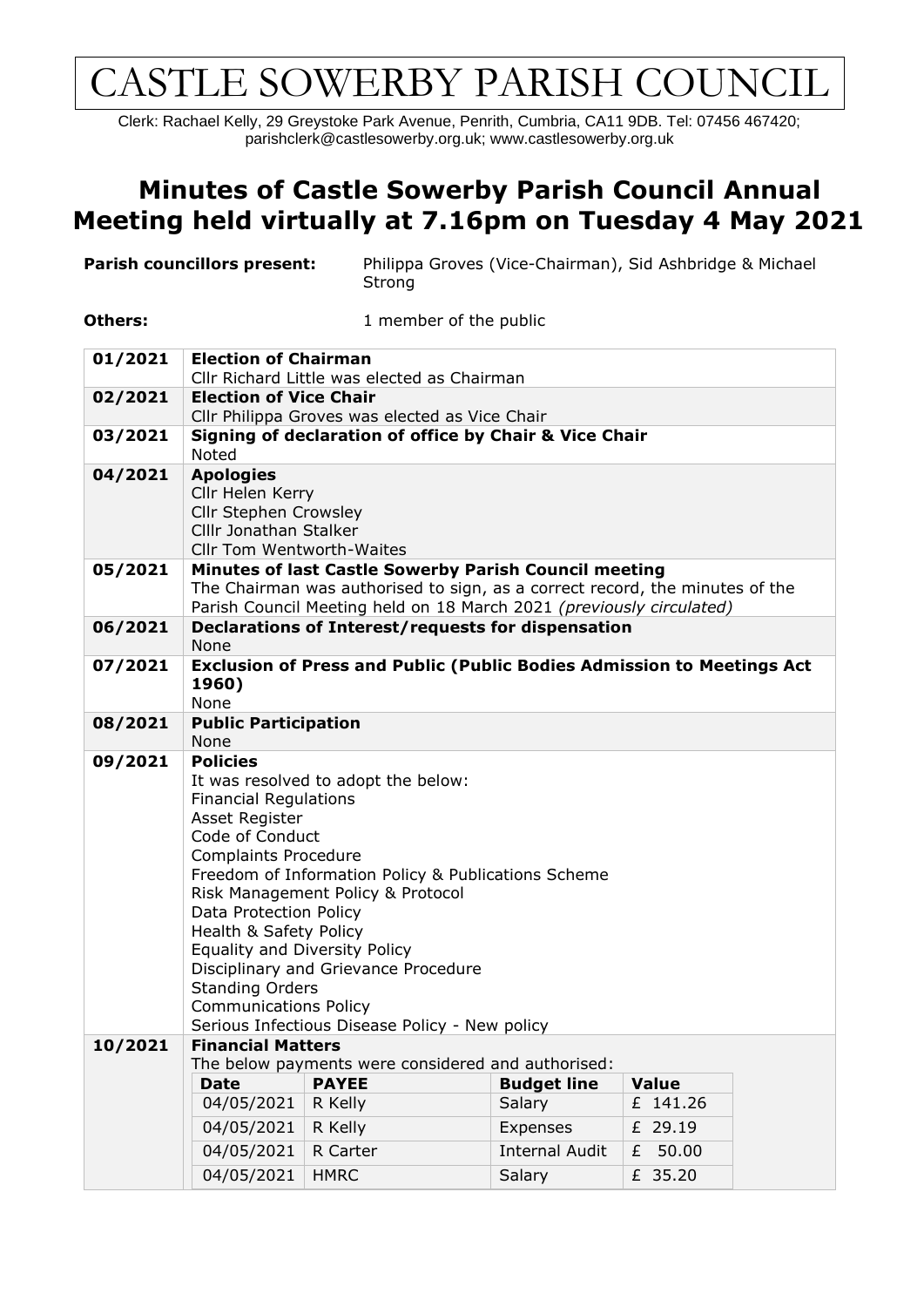# CASTLE SOWERBY PARISH COUNCIL

Clerk: Rachael Kelly, 29 Greystoke Park Avenue, Penrith, Cumbria, CA11 9DB. Tel: 07456 467420; parishclerk@castlesowerby.org.uk; [www.castlesowerby.org.uk](http://www.castlesowerby.org.uk/)

|         | 04/05/2021   CALC                                                                                                 |                                                                | Subscription | £ 141.87 |  |  |
|---------|-------------------------------------------------------------------------------------------------------------------|----------------------------------------------------------------|--------------|----------|--|--|
|         | 04/05/2021   Zurich                                                                                               |                                                                | Insurance    |          |  |  |
|         | The cash book to date was noted.<br>The audit was discussed and the Chairman was authorised to sign the Exemption |                                                                |              |          |  |  |
|         | Certificate, Annual Governance Statement and the accounting statements.                                           |                                                                |              |          |  |  |
| 11/2021 |                                                                                                                   | <b>Date of next meeting - the next meeting is 22 July 2021</b> |              |          |  |  |

The meeting was closed at 19.40pm